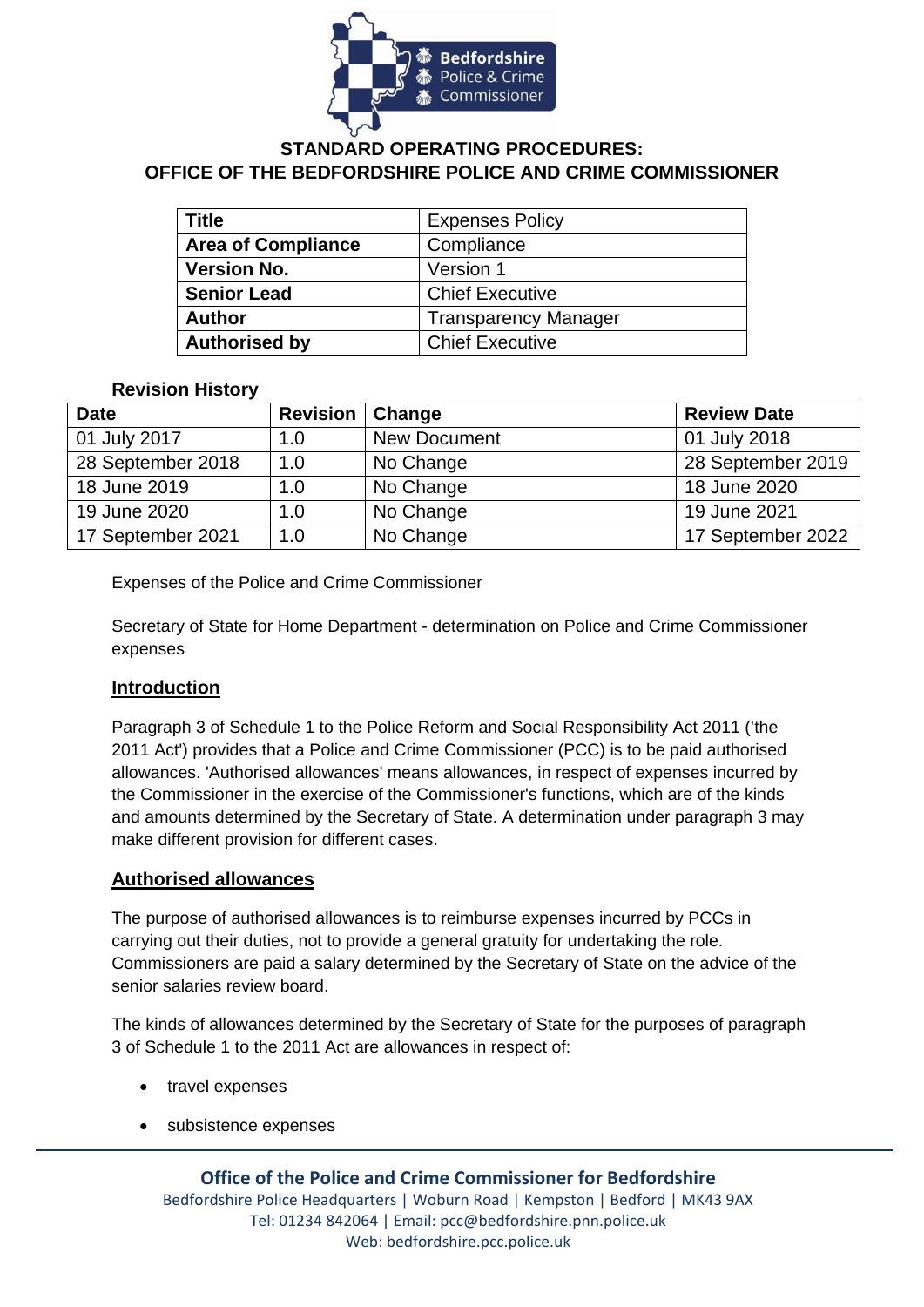

#### • exceptional expenses

reasonably incurred by a PCC in the exercise of the commissioner's functions.

The amounts of such allowances determined by the Secretary of State are set out in the below table:

### **Table of PCC authorised allowance amounts**

| <b>Type of expense</b>                                               | <b>Key Restriction</b>                                                                                                                  | <b>Rates</b>                                                         |
|----------------------------------------------------------------------|-----------------------------------------------------------------------------------------------------------------------------------------|----------------------------------------------------------------------|
| Train                                                                | In course of business                                                                                                                   | Reimbursed up to standard<br>class rates                             |
| Mileage allowances                                                   | Only if necessary                                                                                                                       | As per HMRC rates                                                    |
| Taxis                                                                | Only where public transport<br>not available                                                                                            | Cost of taxi fare                                                    |
| Foreign Travel                                                       | Prior authority from Chief<br><b>Executive and for Business</b><br>Purposes                                                             | Economy class for flights                                            |
| <b>Hotel Accommodation</b>                                           | Business purposes and<br>agreed in advance. Value for<br>money and best use of public<br>funds – lower priced suitable<br>accommodation | No explicit limitation on star<br>standard of hotel<br>accommodation |
| Subsistence (UK and<br>Foreign)                                      | Only paid for evening meals<br>and, where applicable,<br>breakfast (not lunch)                                                          | Breakfast £10, Dinner £30                                            |
| Exceptional expenses not<br>falling within any of the other<br>types | Reasonable incurred in<br>carrying out business of the<br>authority                                                                     | As approved by the Chief<br>Executive                                |

45p per mile for first 10,000 miles, then 25p per mile

### **Chief Executive Approval**

The Commissioner's Chief Executive should subject all of the Commissioner's claims for expenses to rigorous verification and auditing.

Any claims for exceptional expenses incurred by the Commissioner in the exercise of the Commissioner's functions will require the approval of the Commissioner's Chief Executive. In considering whether to grant this approval the Chief Executive shall take into account the following factors:

**Office of the Police and Crime Commissioner for Bedfordshire** Bedfordshire Police Headquarters |Woburn Road | Kempston | Bedfordshire | MK43 9AX Tel: 01234 842 066 | Email: [pcc@bedfordshire.pnn.police.uk](mailto:pcc@bedfordshire.pnn.police.uk) Web: [bedfordshire.pcc.police.uk](http://www.bedfordshire.pcc.police.uk/) | Twitter: [@BedsOPCC](https://twitter.com/BedsPCC)